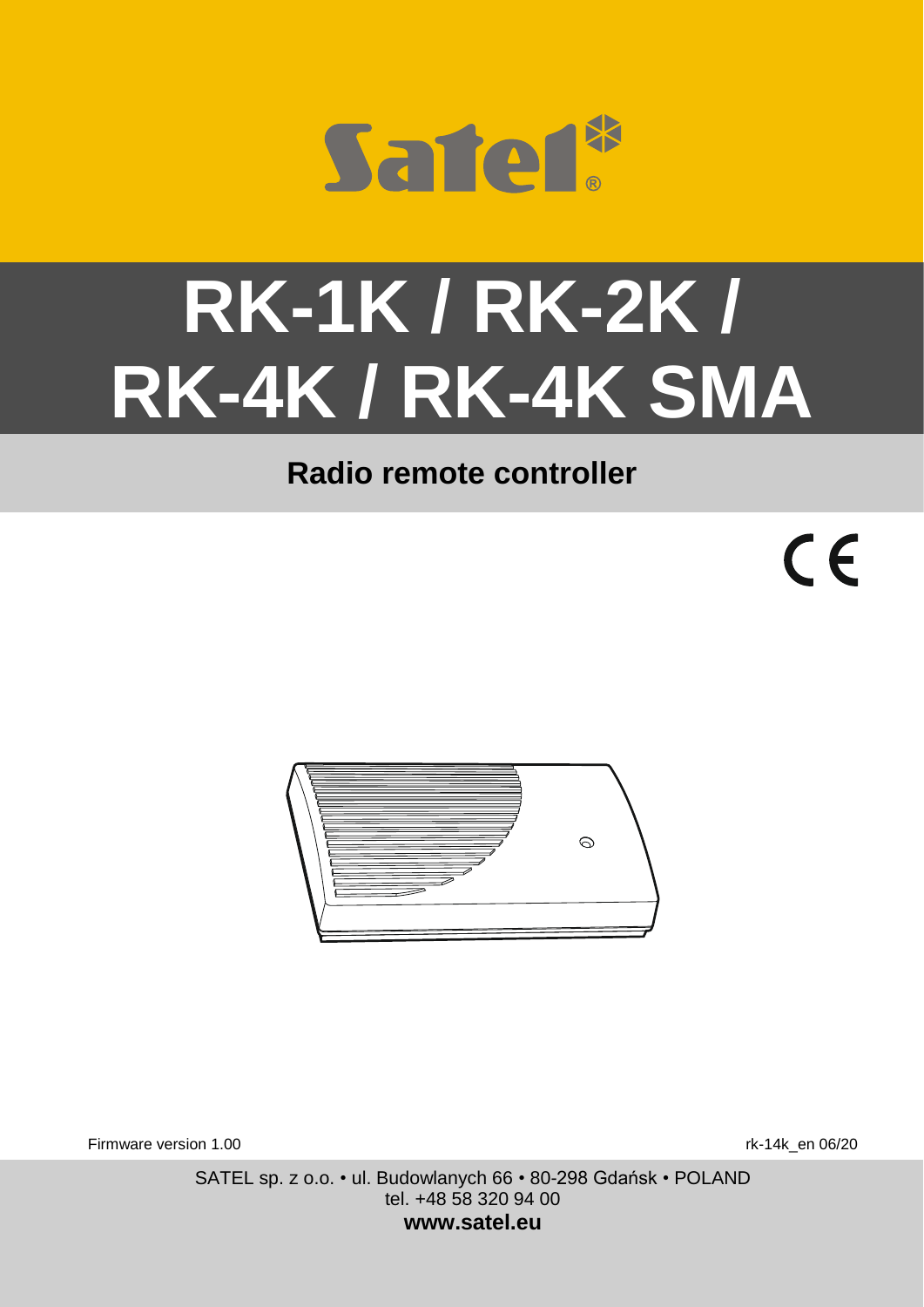# **IMPORTANT**

The device should be installed by qualified personnel.

Prior to installation, please read carefully this manual.

Changes, modifications or repairs not authorized by the manufacturer shall void your rights under the warranty.

SATEL aims to continually improve the quality of its products, which may result in changes in their technical specifications and software. Current information about the changes being introduced is available on our website.

> Please visit us at: http://www.satel.eu

**Hereby, SATEL sp. z o.o. declares that the radio equipment type RK-1K / RK-2K / RK-4K / RK-4K SMA is in compliance with Directive 2014/53/EU. The full text of the EU declaration of conformity is available at the following internet address: www.satel.eu/ce**

The following symbols may be used in this manual:

- $\boldsymbol{i}$ note,
	- caution.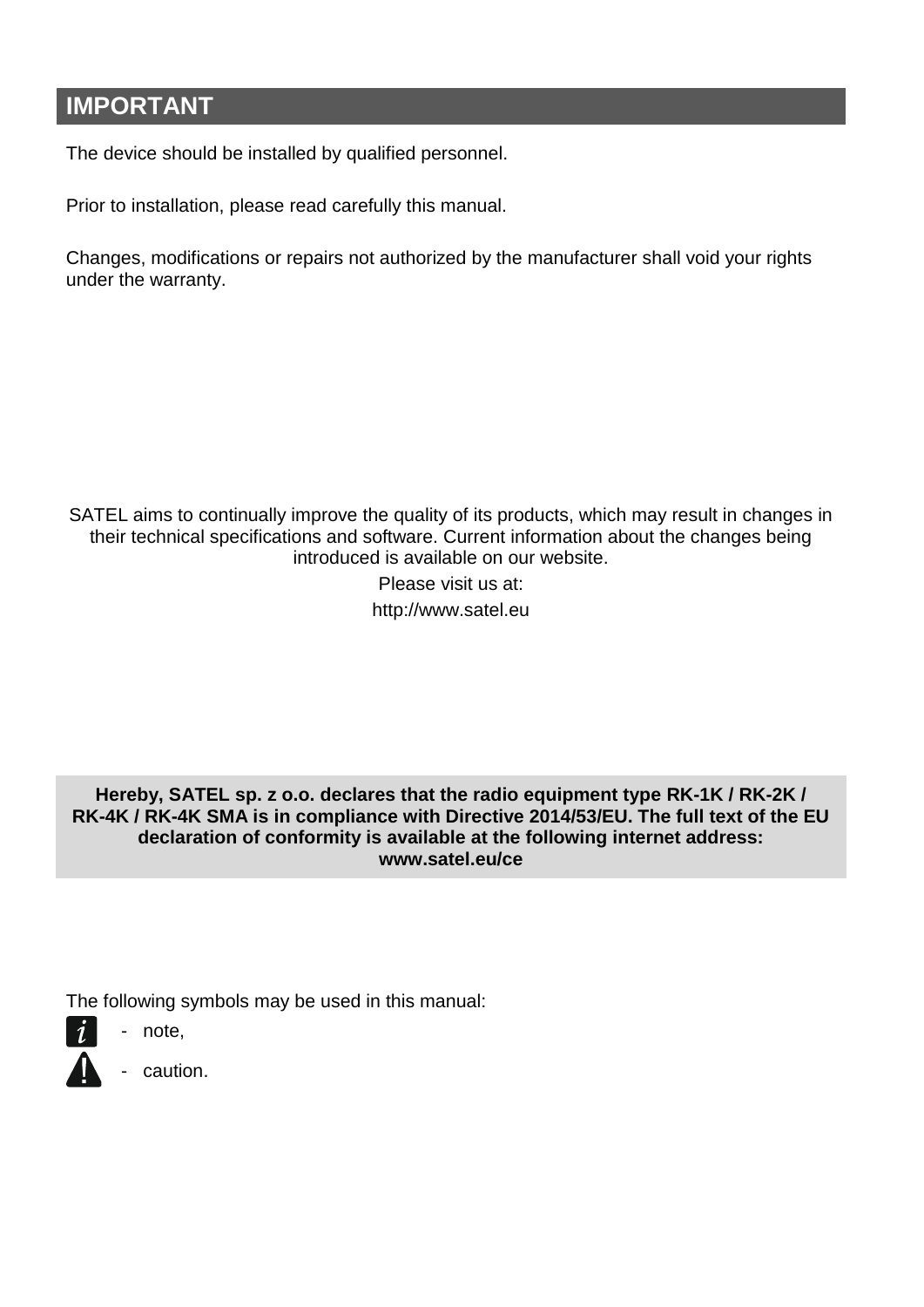#### **CONTENTS**

| 1              |                                                                        |  |
|----------------|------------------------------------------------------------------------|--|
| $\overline{2}$ |                                                                        |  |
| 3              |                                                                        |  |
|                |                                                                        |  |
| $\overline{4}$ |                                                                        |  |
|                |                                                                        |  |
|                |                                                                        |  |
|                |                                                                        |  |
|                |                                                                        |  |
|                |                                                                        |  |
| 5              |                                                                        |  |
|                |                                                                        |  |
|                |                                                                        |  |
|                | 5.1.2 Establishing connection between the program and the controller 8 |  |
|                |                                                                        |  |
|                |                                                                        |  |
|                |                                                                        |  |
|                | 5.1.4.2<br>5.1.4.3                                                     |  |
|                | 5.1.4.4                                                                |  |
|                |                                                                        |  |
|                |                                                                        |  |
|                |                                                                        |  |
|                |                                                                        |  |
|                |                                                                        |  |
| 6              |                                                                        |  |
| $\overline{7}$ |                                                                        |  |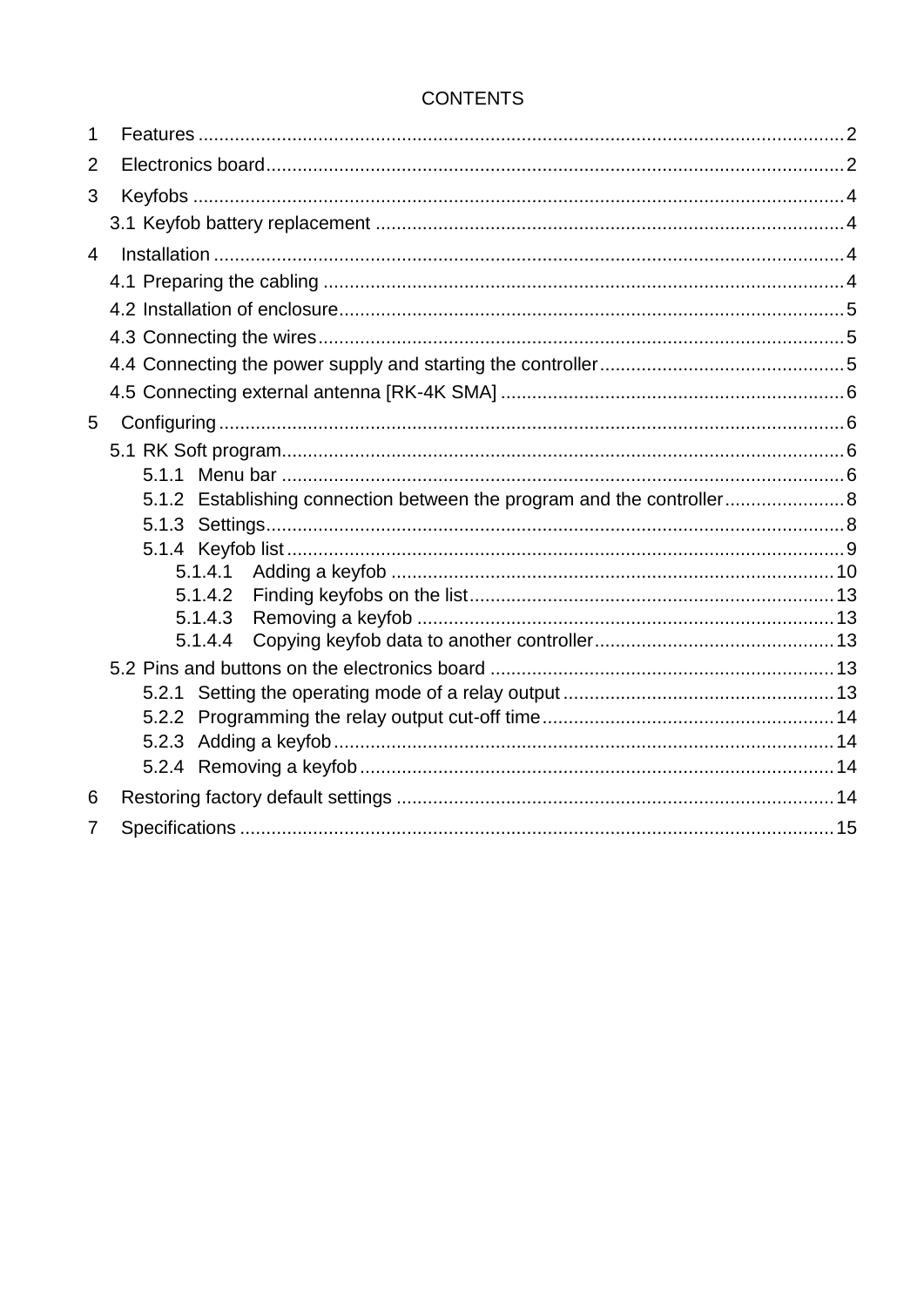The RK-1K / RK-2K / RK-4K / RK-4K SMA controller allows you to control devices connected to relay outputs by means of keyfobs. The controller may be used for the remote control of parking barriers, gates, roller shutters, etc. The controller is provided with inputs and an output designed specifically to work with alarm control panels which means it can also be used for the remote control of alarm systems.

# <span id="page-3-0"></span>**1 Features**

- Relay outputs (channels):
	- $-1$  [RK-1K],
	- 2 [RK-2K],
	- 4 [RK-4K / RK-4K SMA].
- Ability to register up to 1024 keyfobs.
- Option to configure from a computer with RK Soft program installed.
- 2 OC type outputs:
	- indication of low keyfob battery,
	- indication of arming / disarming / alarm clearing in the alarm system.
- 2 inputs to supervise the state of the alarm system:
	- armed mode information,
	- alarm information.
- RS 232 (TTL) port used for communication with a computer.
- LED indicator.
- Tamper switch activated by cover removal.
- Can be supplied by a direct or alternating current.

# <span id="page-3-1"></span>**2 Electronics board**



(1) antenna.

- SMA connector for external antenna [RK-4K SMA].
- bicolor LED indicator:

ON in green – power OK,

ON in red – transmission has been received from keyfob,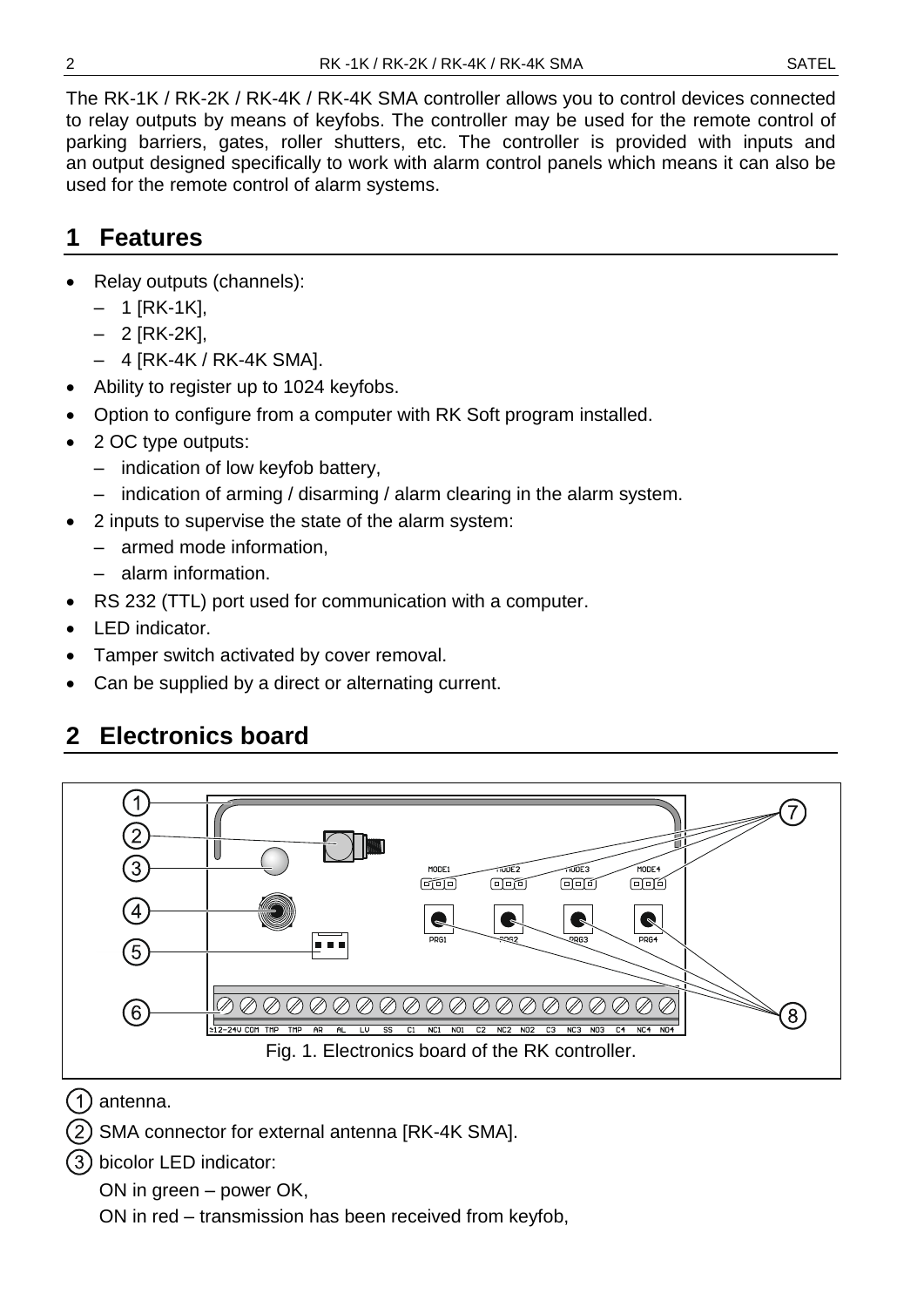flashing red – transmission has been received from keyfob with low battery.

 $(4)$  tamper switch.

 $(5)$  RS 232 port (TTL standard).

(6) terminals (see: ["Terminals"](#page-4-0)).

MODE pins. To be used for setting the operating mode of relay outputs. The digit stands for the number of the relay output (see: ["Setting the operating mode of a relay output"](#page-14-4)).

- PRG buttons. Allow you to add / remove keyfobs and set the cut-off time of relay outputs. The digit stands for the number of the relay output. The PRG1 button can be used to restore the factory default settings.
- $\boldsymbol{i}$ *The RK-1K controller has no MODE 2 / MODE 3 / MODE 4 pins and no PRG2 / PRG3 / PRG4 buttons.*

*The RK-2K controller has no MODE3 / MODE4 pins and no PRG3 / PRG4 buttons.*

#### <span id="page-4-0"></span>**Terminals**

**12-24V** - power input (12...24 VDC / 24 VAC).

- **COM** common ground.
- **TMP** NC type tamper output (opening the tamper switch will open the output). You can connect the TMP output to the appropriately programmed zone of the alarm control panel.
- AR input supervising the armed status in the alarm system. The input is activated after applying the common ground. Connect the AR input to the control panel OC type output indicating the armed status.
- AL input supervising the alarm status in the alarm system. The input is activated after applying the common ground. Connect the AL input to the control panel OC type output indicating the alarm to be cleared.
- LV output indicating low battery in the keyfob. The output will be turned on after receiving a transmission from the keyfob with low battery. The output will be turned off after receiving a transmission from the keyfob whose battery is OK. OC type output (shorted to common ground when active). You can connect e.g. a LED to the LV output, or you can connect the output to an appropriately programmed zone of the alarm control panel.
- **SS** output indicating arming / disarming / alarm clearing in the alarm system. The indication will be triggered if the AR and/or AL input status is changed within 4 seconds of receiving a transmission from the keyfob. The indication is provided in the form of pulses of 0.16 second duration:
	- 1 pulse arming,
	- 2 pulses disarming,

4 pulses – disarming and/or alarm clearing.

OC type output (shorted to common ground when active). You can connect e.g. a siren to the SS output.

- **C1...C4** relay output common contact.
- **NC1...NC4** relay output normally closed contact.
- **NO1...NO4** relay output normally open contact.

*The RK-1K controller has no terminals of relay outputs 2, 3 and 4.*

*The RK-2K controller has no terminals of relay outputs 3 and 4.*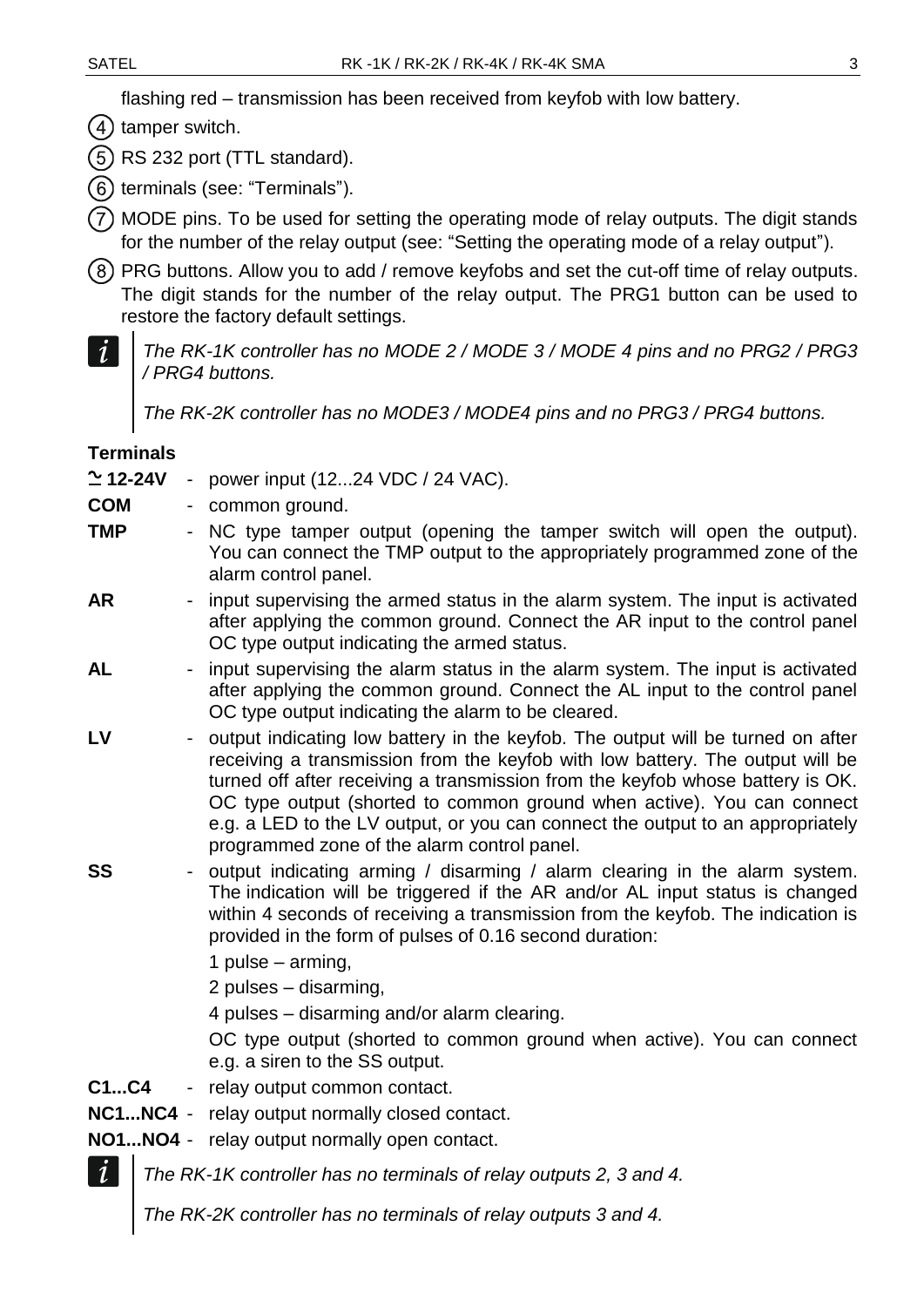# <span id="page-5-0"></span>**3 Keyfobs**

The controller supports the following SATEL 433 MHz keyfobs:

**MPT-350** – 5-button keyfob,

**MPT-300** – 5-button keyfob,

**T-4** – 4-button keyfob,

**T-2** – 2-button keyfob,

**T-1** – 1-button keyfob,

**P-4** – 4-button keyfob,

**P-2** – 2-button keyfob.

Transmissions from the keyfobs are encrypted using code-hopping.

The controller is delivered with two keyfobs. Depending on the controller's model, the keyfobs are:

**RK-1K** – T-1,

**RK-2K** – T-2,

**RK-4K / RK-4K SMA** – T-4.

#### <span id="page-5-1"></span>**3.1 Keyfob battery replacement**

The battery life depends on how the keyfob is used. The more frequently the buttons are pressed, the faster the battery drains. When the controller indicates that the battery is running low (LED; LV output), replace the battery as soon as possible.



**There is a danger of battery explosion when using a different battery than recommended by the manufacturer, or handling the battery improperly.**

**Be particularly careful during installation and replacement of the battery. The manufacturer is not liable for the consequences of incorrect installation of the battery.**

**The used batteries must not be discarded, but should be disposed of in accordance with the existing rules for environment protection.**

# <span id="page-5-2"></span>**4 Installation**

#### **Disconnect power before making any electrical connections.**

The controller should be installed indoors, in spaces with normal air humidity. When selecting the installation place, take into consideration that thick walls, metal partitions, etc. will reduce the radio signal range. It is recommended that the controller be mounted high above the floor. This will allow you to get a better range of radio communication and avoid the risk of the controller being accidentally covered by people moving around the premises. Installing the device in close vicinity of electrical systems is not recommended, since it can affect the range of radio signal.

# <span id="page-5-3"></span>**4.1 Preparing the cabling**

Prepare the cables you will use to connect the controller to other devices and run them to the controller's installation location. The cabling should not be run in close vicinity of low-voltage electrical system wires, and especially of power cables for high-power equipment (such as electric motors).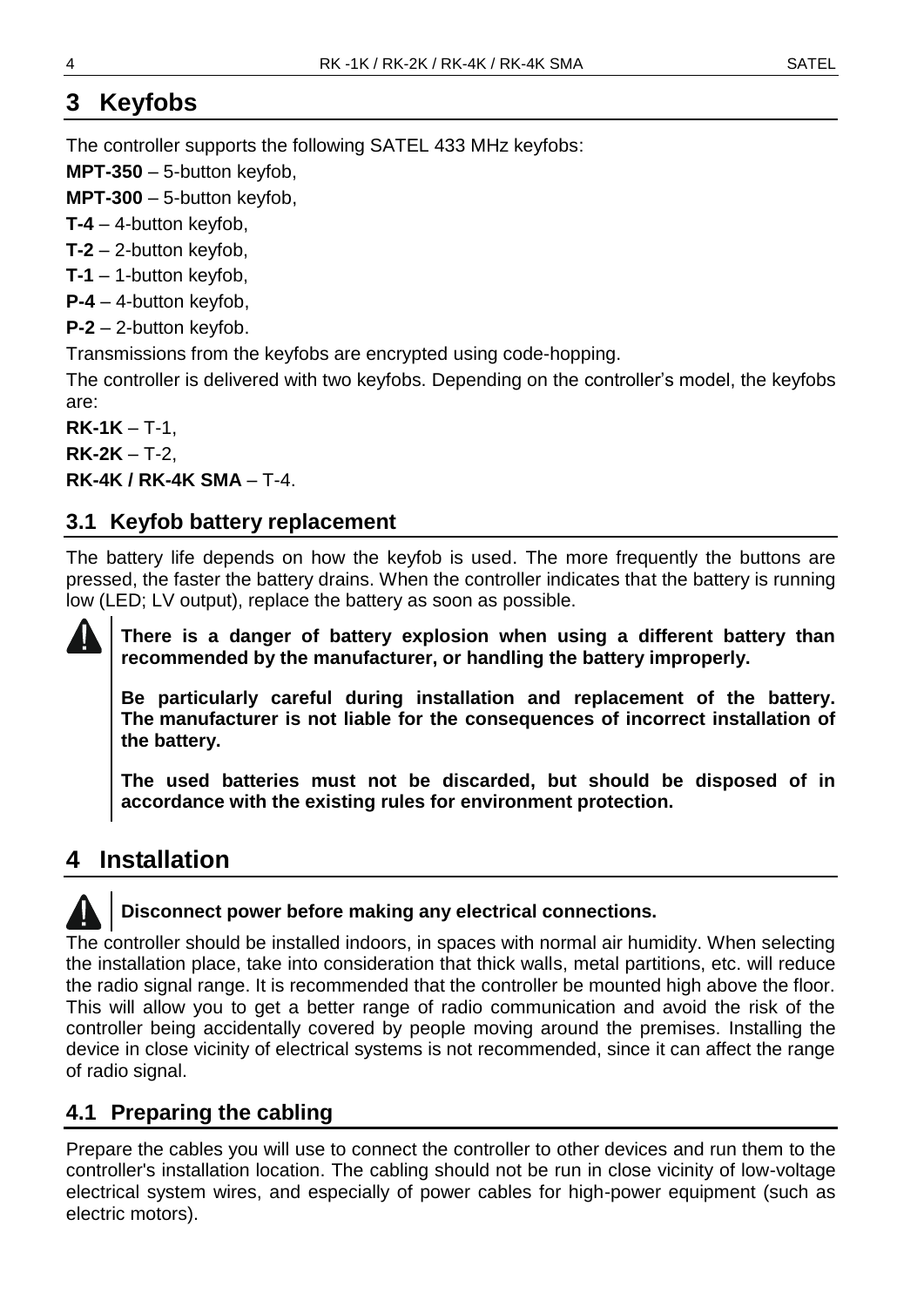We recommend using an unshielded non-twisted cable.

### <span id="page-6-0"></span>**4.2 Installation of enclosure**



<span id="page-6-3"></span>The controllers are sold complete with an enclosure.

- 1. Remove the cover (Fig. [2\)](#page-6-3).
- 2. Remove the electronics board.
- 3. Place the enclosure base against the wall and mark location of the mounting holes.
- 4. Drill holes for wall plugs (anchors) in the wall.
- 5. Make the cable entry opening at the base. The prepared opening should be wider than 10 mm in diameter and free of any sharp edges.
- 6. Run the wires inside the cover (power cables, cables connecting the controller to other devices).
- 7. Using wall plugs and screws, secure the enclosure base to the wall. Proper wall plugs must be selected for the type of mounting surface (different for concrete or brick wall, different for plaster wall, etc.).
- 8. Fasten the electronics board in the enclosure.

#### <span id="page-6-1"></span>**4.3 Connecting the wires**

 $\boldsymbol{i}$ 

- *Protect the wiring against contact with sharp edges or else they can damage the insulation of cables.*
- 1. Connect the relay output terminals to the device(s) that are to be controlled by the controller.
- 2. If the controller is to work with an alarm system, connect the terminals of the supervising inputs to the outputs of the alarm control panel.
- 3. You can connect the tamper output to an appropriately programmed alarm control panel input.
- 4. You can connect a LED to the output indicating low keyfob battery, or you can connect the output to an appropriately programmed alarm control panel input.
- 5. You can connect a siren to the output indicating alarm.

#### <span id="page-6-2"></span>**4.4 Connecting the power supply and starting the controller**

1. Connect the power cables to the +12-24V and COM terminals (use flexible conductors with a cross-section of 0.5-0.75  $mm<sup>2</sup>$ ). The controller may be powered from a power supply unit or the control panel.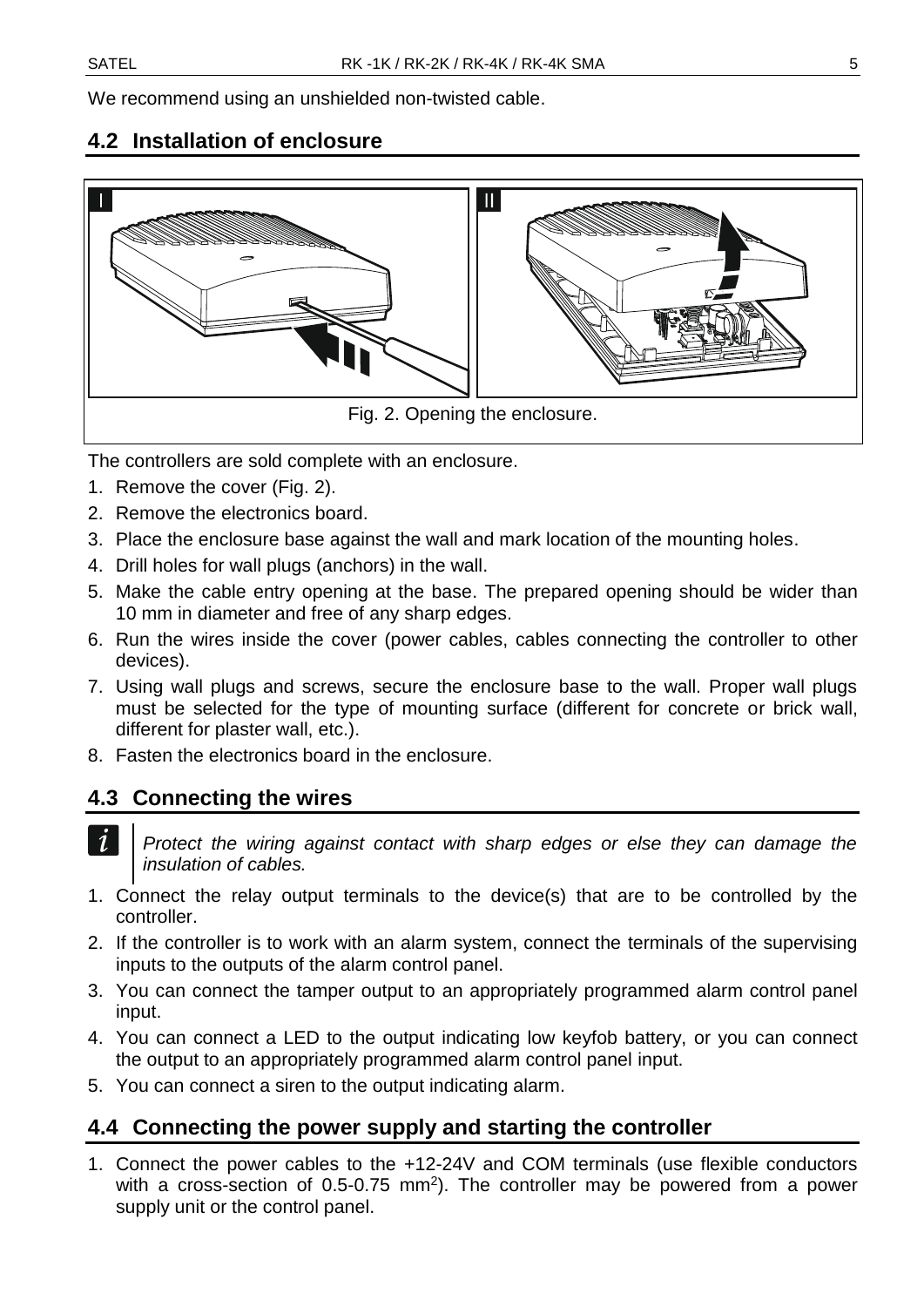2. Replace the cover.



**When closing the enclosure, make sure not to press any of the programming buttons with cables.**

3. Turn the power on. The controller's LED indicator should come on in green.



*After power-on of the controller the outputs are turned off.*

#### <span id="page-7-0"></span>**4.5 Connecting external antenna [RK-4K SMA]**

If the radio signal received from the keyfobs in the controller's future installation place is too weak, use the RK-4K SMA controller which offers the capability to connect an external antenna using an additional cable.

The antenna must have impedance of 50  $\Omega$ . Do not install the antenna in parallel to low-voltage electrical wires, since it can affect its performance. Do not place the antenna in the vicinity of metal objects, since it can adversely affect the range of radio signal received by the antenna.

The cable must have impedance of 50  $\Omega$ , minimal attenuation and be of high quality.

# <span id="page-7-1"></span>**5 Configuring**

You can configure the controller using:

- the RK Soft program,
- pins and buttons on the electronics board.

#### <span id="page-7-2"></span>**5.1 RK Soft program**

The RK Soft program allows you to:

- configure most of the controller settings,
- manage keyfobs,
- run diagnostics on the controller,
- save controller settings and keyfob data to your computer,
- copy keyfob data from one controller to another.

You can download the program from www.satel.eu website.

#### <span id="page-7-3"></span>**5.1.1 Menu bar**



(1) controller type, firmware version, build date and serial number. Different font colors indicate:

white – communication with the controller in progress, data from device.

grey – no communication with the controller, data from file.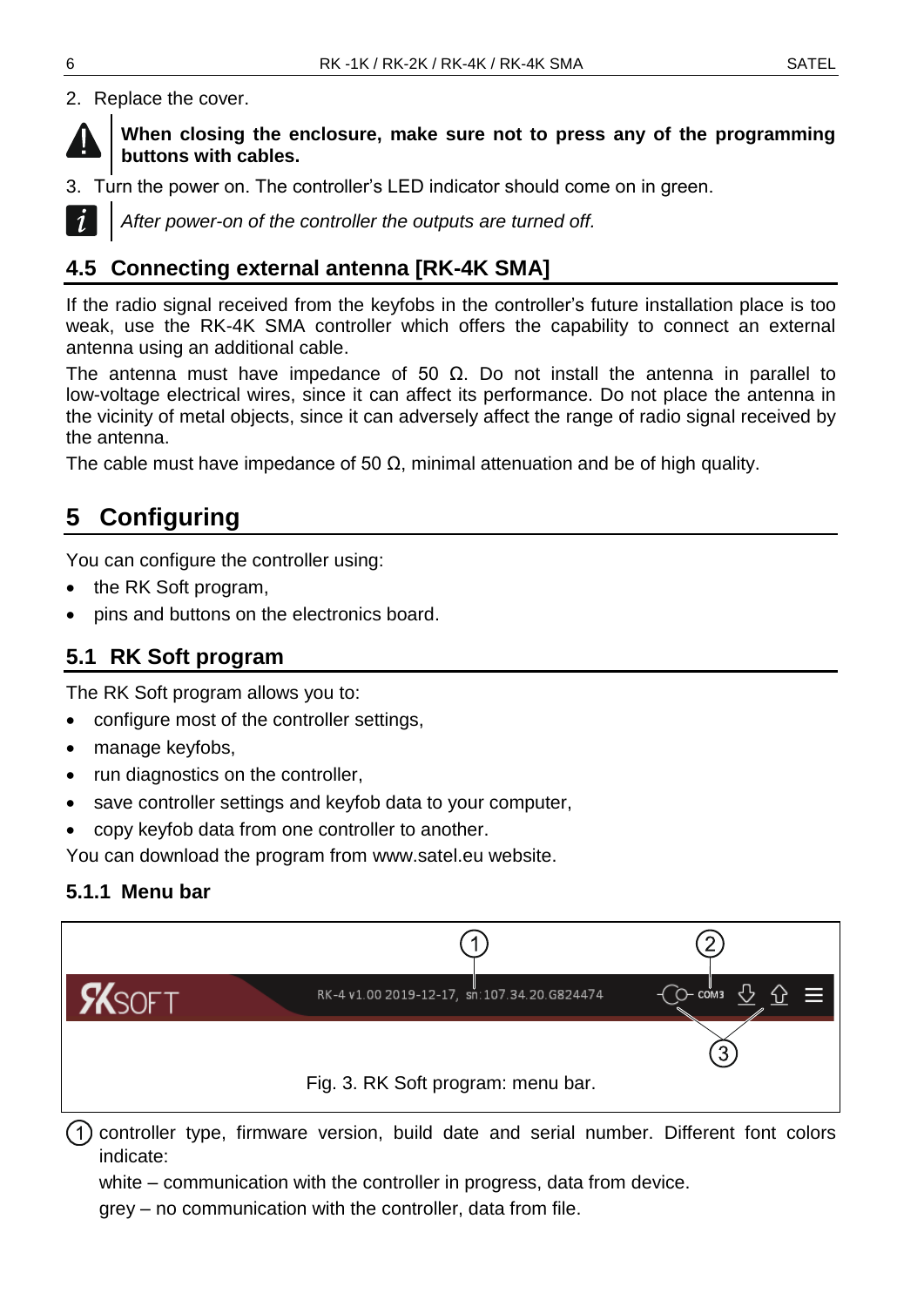$(2)$  computer port used for communication with the controller.

- buttons:
	-
	- $-\widehat{C}$  click to establish connection to the controller. The button is displayed when the program is not connected to the controller.
	- -6
- click to end connection to the controller. The button is displayed when the program is connected to the controller.
- ⇩
- click to write data to the controller.

– click to read data from the controller.

– click to display additional menu:

**Open** – click to open the controller data file. **Save** – click to write the controller data to file. **Connection** – click to open the "Connection" window. **Configuration** – click to open the "Configuration" window. **Language** – click to change the program language. **About** – click to display information about the version of the RK Soft program.

#### <span id="page-8-0"></span>**"Connection" window**

| Connection: |                                               |        |  |
|-------------|-----------------------------------------------|--------|--|
|             | Port RS-232: COM3<br>$\overline{\phantom{a}}$ |        |  |
|             | OK.                                           | Cancel |  |
|             | Fig. 4. RK Soft program: "Connection" window. |        |  |

**Port RS-232** – computer COM port to be used for communication with the controller.

**OK** – click to confirm the changes.

**Cancel** – click to close window without saving changes.

#### **"Configuration" window**

| RK Soft password:                                |  |    | (®           |  |  |  |  |
|--------------------------------------------------|--|----|--------------|--|--|--|--|
| Data files encryption key:                       |  |    | $_{(\odot)}$ |  |  |  |  |
| Data folder:                                     |  |    |              |  |  |  |  |
| <b>◎</b> default                                 |  |    |              |  |  |  |  |
|                                                  |  | OK | Cancel       |  |  |  |  |
| Fig. 5. RK Soft program: "Configuration" window. |  |    |              |  |  |  |  |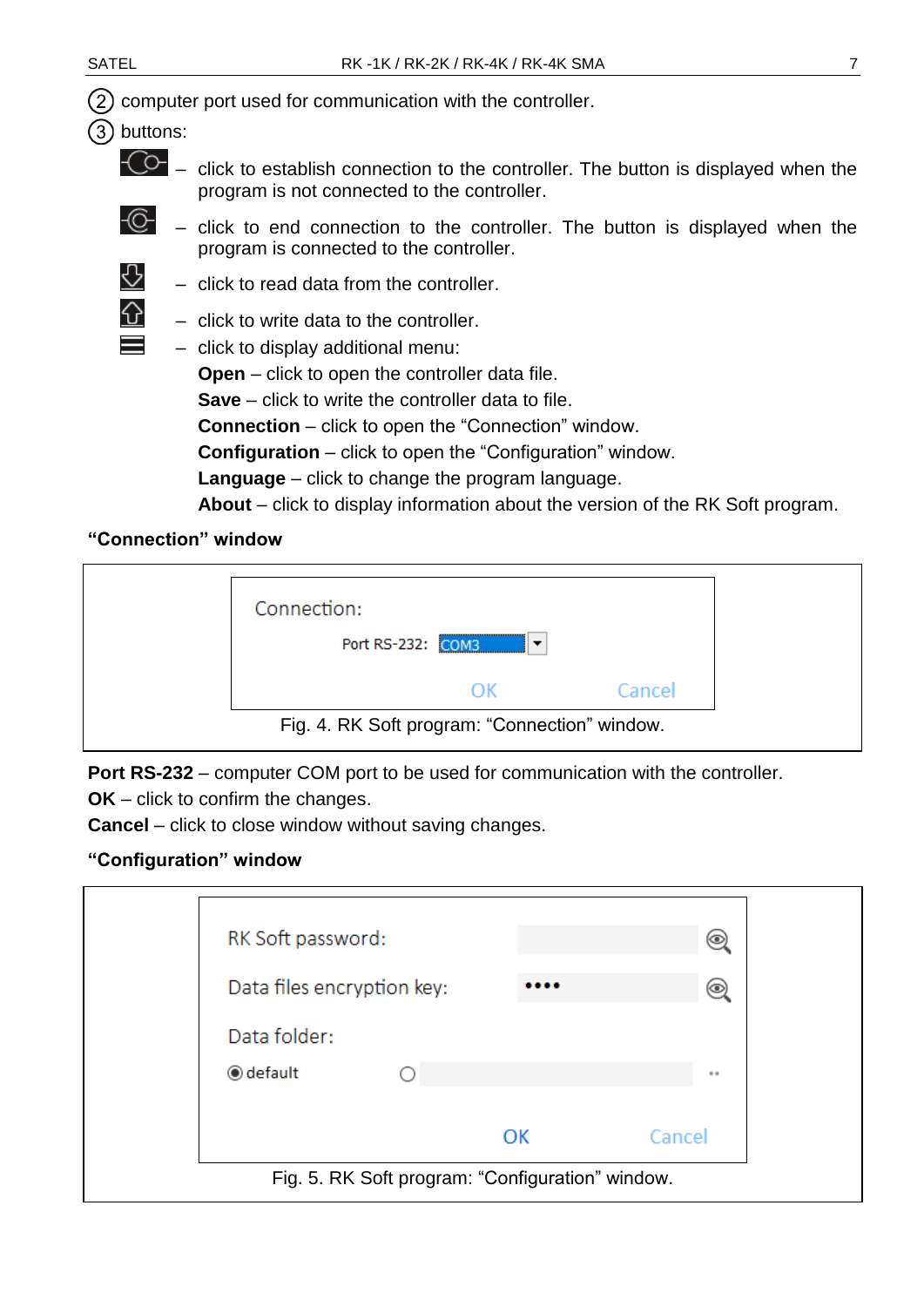- **RK Soft password** password protecting against unauthorized access to the program. If you decide to enter the password, a window will open and you will be asked for your password on each start-up of the RK Soft program. If you leave the field blank, the program will not be password-protected. Click  $\bullet$  to view the password.
- **Data files encryption key** if you want the files saved to disk to be additionally encrypted, enter the file encryption key. Opening the files in another RK Soft program without entering the valid key will be impossible. Click  $\mathcal{Q}$  to view the key.

**Data folder** – location of files with controller settings:

**Default** – files are saved to the default folder,

**[empty field/location]**  $-$  file location selected by the user. Click  $\Box$  to select the location for the controller data files.

**OK** – click to confirm the changes.

**Cancel** – click to close window without saving changes.

#### <span id="page-9-0"></span>**5.1.2 Establishing connection between the program and the controller**

- 1. Connect the controller RS-232 (TTL) port with the computer port using the USB-RS converter offered by SATEL.
- 2. Run the RK Soft program.
- 3. Select the computer COM port to be used for communication with the controller (see [""Connection" window"](#page-8-0) p. [7\)](#page-8-0).
- 4. Click  $\overline{C}$  on the menu bar.
- 5. After connection is established, information about the controller and the  $\overline{\mathbb{C}}$  button will be displayed on the menu bar.

#### <span id="page-9-1"></span>**5.1.3 Settings**

**Name** – name of the controller.

- **Comm. password** password protecting the connection to the controller. If you decide to enter the password, a window will open and you will be asked for your password each time you try to connect the RK Soft program to the controller. If you leave the field blank, the connection will not be password-protected. Click  $\bigotimes$  to view the password.
- **Type** the operating mode of the relay output. You can set it using the pins on the electronics board (see: ["Setting the operating mode of a relay output"](#page-14-4) p. [13\)](#page-14-4).
- **Cut-off time** the cut-off time for the relay output working in the monostable mode. By default, the value is set to 5 seconds. You can program values ranging from 1 to 3600 seconds.
- **Disable programming using controller** if this option is enabled, changing the keyfob settings or the output cut-off times using the buttons on the controller will be impossible (you can still restore the factory default settings). This option is disabled by default.

#### **Status**

The controller's input and output states will be indicated by the background color:

- green input inactive / output disabled;
- red input active / output enabled.

**Reception** – information about the transmission from the keyfob:

- grey the controller receives no transmission,
- orange the controller receives a transmission from the keyfob.
- **Last received keyfob transmission** information about the last keyfob transmission received by the controller, the keyfob's position on the "Keyfob list", the keyfob's name and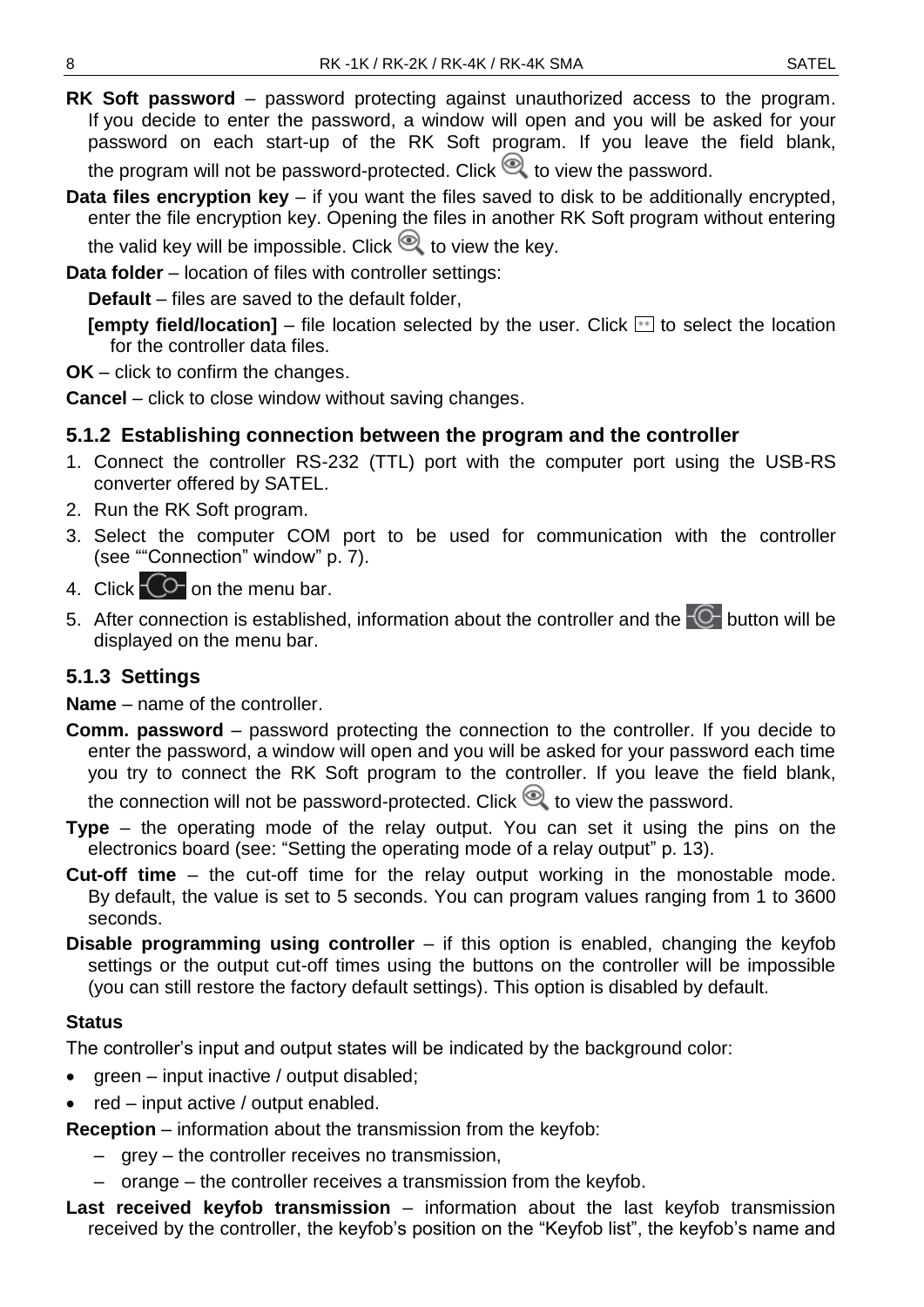the button pressed on the keyfob. The information is displayed until a new transmission is received from another keyfob.

| RK soft v1.00.000 | $\times$<br>□                                                                                                                                                                                                                                                                                                                       |
|-------------------|-------------------------------------------------------------------------------------------------------------------------------------------------------------------------------------------------------------------------------------------------------------------------------------------------------------------------------------|
| <b>SKSOFT</b>     | $\circled{C}$ coma $\circlearrowright$ $\circlearrowright$<br>RK-4 v1.00 2020-04-20, sn:107.34.20.G824474 *                                                                                                                                                                                                                         |
| ස<br>Settings     | Comm. password:<br>$_{\mathord{\text{\rm l}}}$<br>RK-4_107.34.20.G824474<br>Name:                                                                                                                                                                                                                                                   |
| 6<br>Keyfob list  | Cut off time:<br>mode: monostable<br>- 5<br>Output 1<br>sec.<br>Cut off time:<br>- 15<br>$+$<br>mode: pulse<br>Output 2<br>sec.<br>mode: monostable<br>Cut off time:<br>15<br>Output 3<br>sec.<br>Cut off time:<br>mode: pulse<br>5<br>Output 4<br>$\ddot{}$<br>۰<br>sec.<br>Disable programming using controller buttons<br>$\Box$ |
|                   | <b>Status</b><br><b>Input AR</b><br><b>Output LV</b><br><b>Input AL</b><br>C3-NC<br>C <sub>2</sub> -N <sub>C</sub><br>$C1-NC$<br>C4-NC<br><b>Reception</b><br>Last received keyfob transmission: 1:"Keyfob sn:445599", sn= 44559!                                                                                                   |
|                   | Fig. 6. RK Soft program: "Settings" tab.                                                                                                                                                                                                                                                                                            |

#### <span id="page-10-0"></span>**5.1.4 Keyfob list**

|                       | <b>RK</b> soft v1.00.000                    |          |                  |                                               |   |                     |        |        |     |                                                            |       | □    | $\times$     |
|-----------------------|---------------------------------------------|----------|------------------|-----------------------------------------------|---|---------------------|--------|--------|-----|------------------------------------------------------------|-------|------|--------------|
|                       | <b>X</b> SOFT                               |          |                  | RK-4 v1.00 2020-04-20, sn:107.34.20.G824474 * |   |                     |        |        |     | $\circledcirc$ coma $\circledcirc$ $\circledcirc$ $\equiv$ |       |      |              |
|                       | Settings                                    | No.      | Serial number    | Name                                          | O |                     | □      |        |     | $\circ\bullet$                                             | Batt. | Def. |              |
| Ô                     | Keyfob list                                 | 1.<br>2. | 445599<br>827389 | John Doe<br>Anne Smith                        | ۰ | 2<br>$\overline{2}$ | з<br>з | 4<br>4 | 2,3 | 1, 2, 3, 4                                                 |       | v    |              |
|                       |                                             |          |                  |                                               |   |                     |        |        |     |                                                            |       |      | $\checkmark$ |
| 국는 Add<br>Delete<br>X |                                             |          |                  |                                               |   |                     |        |        |     |                                                            |       |      |              |
|                       | Fig. 7. RK Soft program: "Keyfob list" tab. |          |                  |                                               |   |                     |        |        |     |                                                            |       |      |              |

<span id="page-10-1"></span>**No.** – keyfob item number. Click the column header to sort the keyfobs by order of their adding.

**Serial number** – keyfob serial number. Click the column header to sort the keyfobs by their serial number (ascending).

**Name** – individual keyfob name (up to 16 characters). You can enter a name that will help you to identify the keyfob. Click the column header to sort the keyfobs by their name (ascending).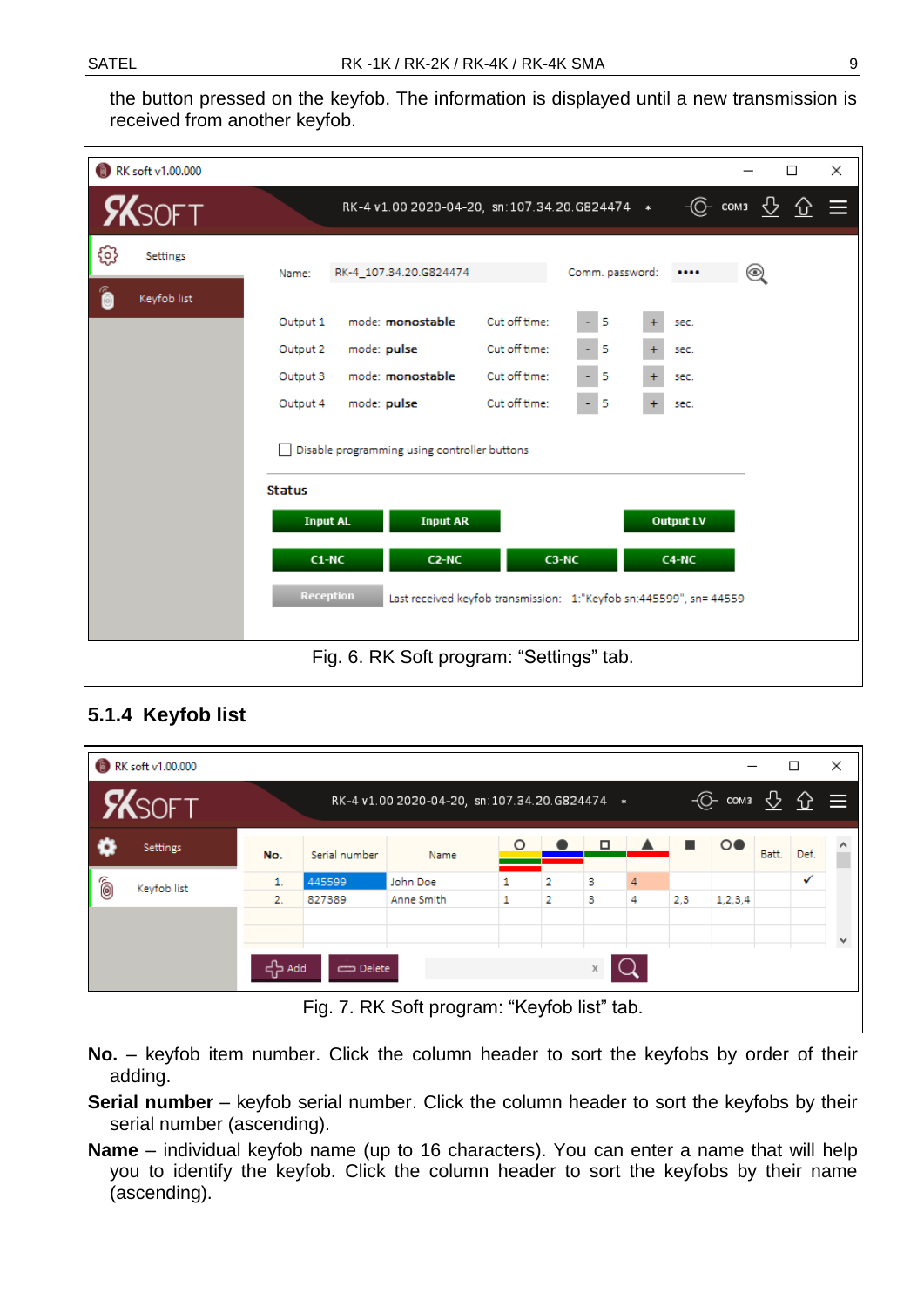**Keyfob buttons** – for each button (combination of buttons), you can enter the number of the output to be controlled by the button (combination of buttons). You can assign up to 4 outputs to one button (see fig. [7\)](#page-10-1). The symbols correspond to the buttons on the MPT-300 and MPT-350 keyfobs. The colors in the top row (yellow to red) correspond to the buttons on the T-4 keyfobs. The colors in the middle row (green and red) correspond to the buttons on the T-2 keyfobs. The color red in the bottom row corresponds to the button on the T-1 keyfob. A field will change its highlight color after a button was pressed on the keyfob:

- orange (fig. [8\)](#page-11-1) button currently pressed,
- light orange (fig. [9\)](#page-11-2) button recently pressed. The field will remain highlighted until a new transmission is received from another keyfob.

|                                                                     | No. | Serial number | Name     |  |  |  |  |  |  | Batt. | Def. |
|---------------------------------------------------------------------|-----|---------------|----------|--|--|--|--|--|--|-------|------|
|                                                                     |     | 445599        | John Doe |  |  |  |  |  |  |       |      |
| Fig. 8. Information about which keyfob button is currently pressed. |     |               |          |  |  |  |  |  |  |       |      |

<span id="page-11-1"></span>

| No. | Serial number | Name     |  |  |  | Batt. | Def. |
|-----|---------------|----------|--|--|--|-------|------|
|     | 445599        | John Doe |  |  |  |       |      |

**Batt.** – information about battery status.

<span id="page-11-2"></span>**[empty field]** – battery OK,

 $\triangle$  – low battery.

**Def.** – if this option is enabled, the keyfob settings are copied for each new keyfob registered to the controller. This reduces the time required for configuration of the new keyfobs.

= Add – click to add a new keyfob (see: ["Adding a keyfob"](#page-11-0)).

Delete – click to remove a keyfob (see: ["Removing a keyfob"](#page-14-1)).

– click to find a keyfob (see: ["Finding keyfobs on the list"](#page-14-0)).

#### <span id="page-11-0"></span>*5.1.4.1 Adding a keyfob*

#### **Reading the serial number during transmission**

1. Click  $\frac{d}{dx}$  and The "Adding keyfobs" window will open (fig. [10\)](#page-12-0).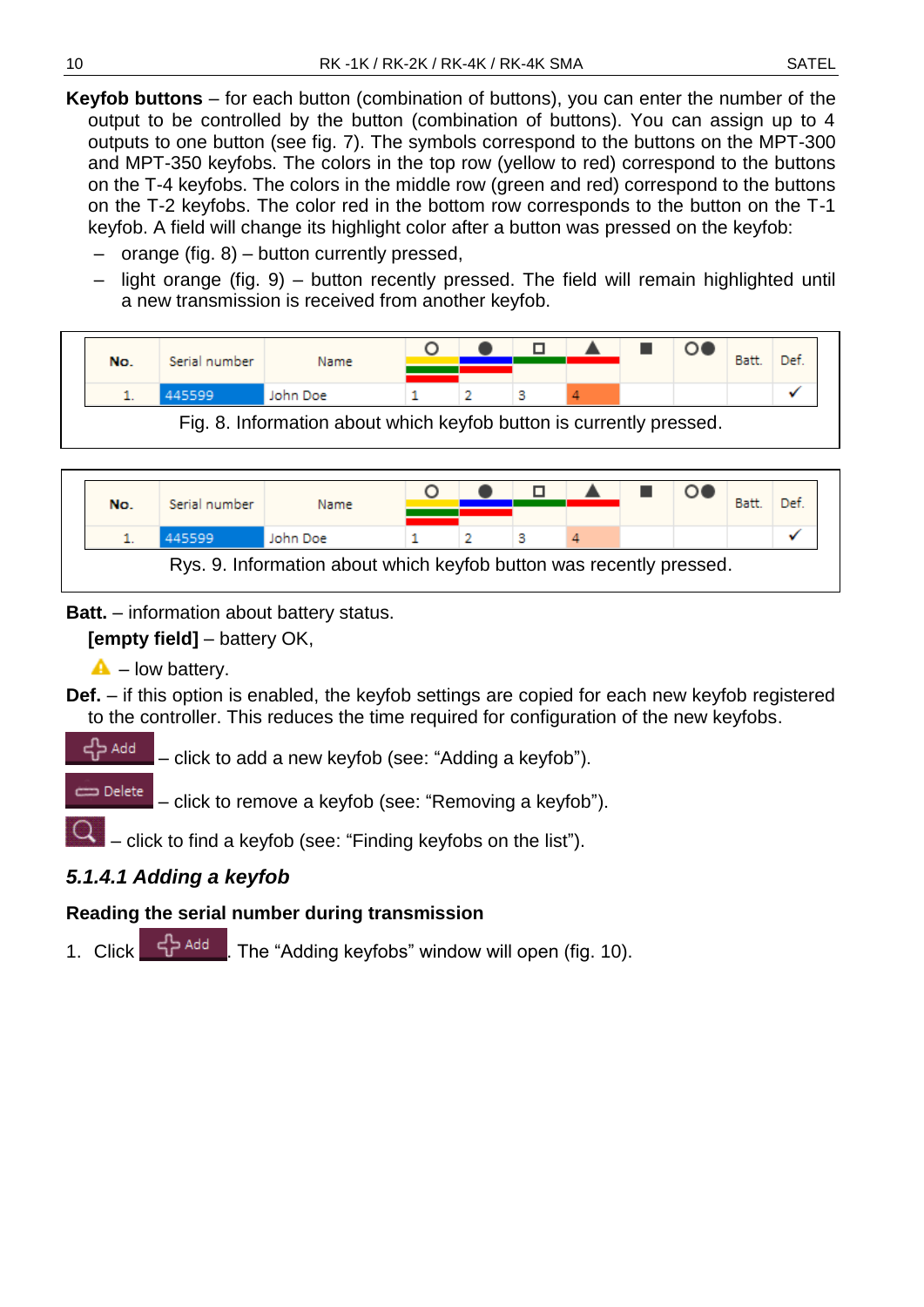| Adding keyfobs                                  |        |    |          |
|-------------------------------------------------|--------|----|----------|
| Press keyfob button or enter serial             | number |    |          |
| Serial number:                                  |        |    |          |
| Name:                                           |        |    |          |
| $\sqrt{5}$ Repeat                               | D Next | ≪∝ | X Cancel |
| Fig. 10. "Adding keyfobs" window after opening. |        |    |          |

<span id="page-12-0"></span>2. Press a button on the keyfob you want to add. The keyfob's serial number will be displayed in the "Serial number" field (fig. [11\)](#page-12-1). Make sure that the number matches the serial number of the keyfob you are adding (you will find it on the keyfob's bag). If the numbers match, proceed to the next step. If they do not match, it means that the controller received a transmission from another SATEL keyfob. In that case, click

 $\boxed{5}$  Repeat and enter the keyfob's serial number in the "Serial number" field.

|                                                                                                                   | Adding keyfobs        |        |                     |          |  |  |
|-------------------------------------------------------------------------------------------------------------------|-----------------------|--------|---------------------|----------|--|--|
|                                                                                                                   |                       |        | Press keyfob button |          |  |  |
|                                                                                                                   | Serial number:        | 827712 |                     |          |  |  |
|                                                                                                                   | Name:                 |        |                     |          |  |  |
|                                                                                                                   | $\overline{5}$ Repeat | D Next | ≪∝                  | X Cancel |  |  |
| Fig. 11. "Adding keyfobs" window: the keyfob's serial number read during a transmission /<br>entered by the user. |                       |        |                     |          |  |  |

<span id="page-12-1"></span>3. Press a button on the keyfob again. The program will inform you that the keyfob data were successfully read (fig. [12\)](#page-13-0). The suggested keyfob name will be displayed in the "Name" field. You can change the name.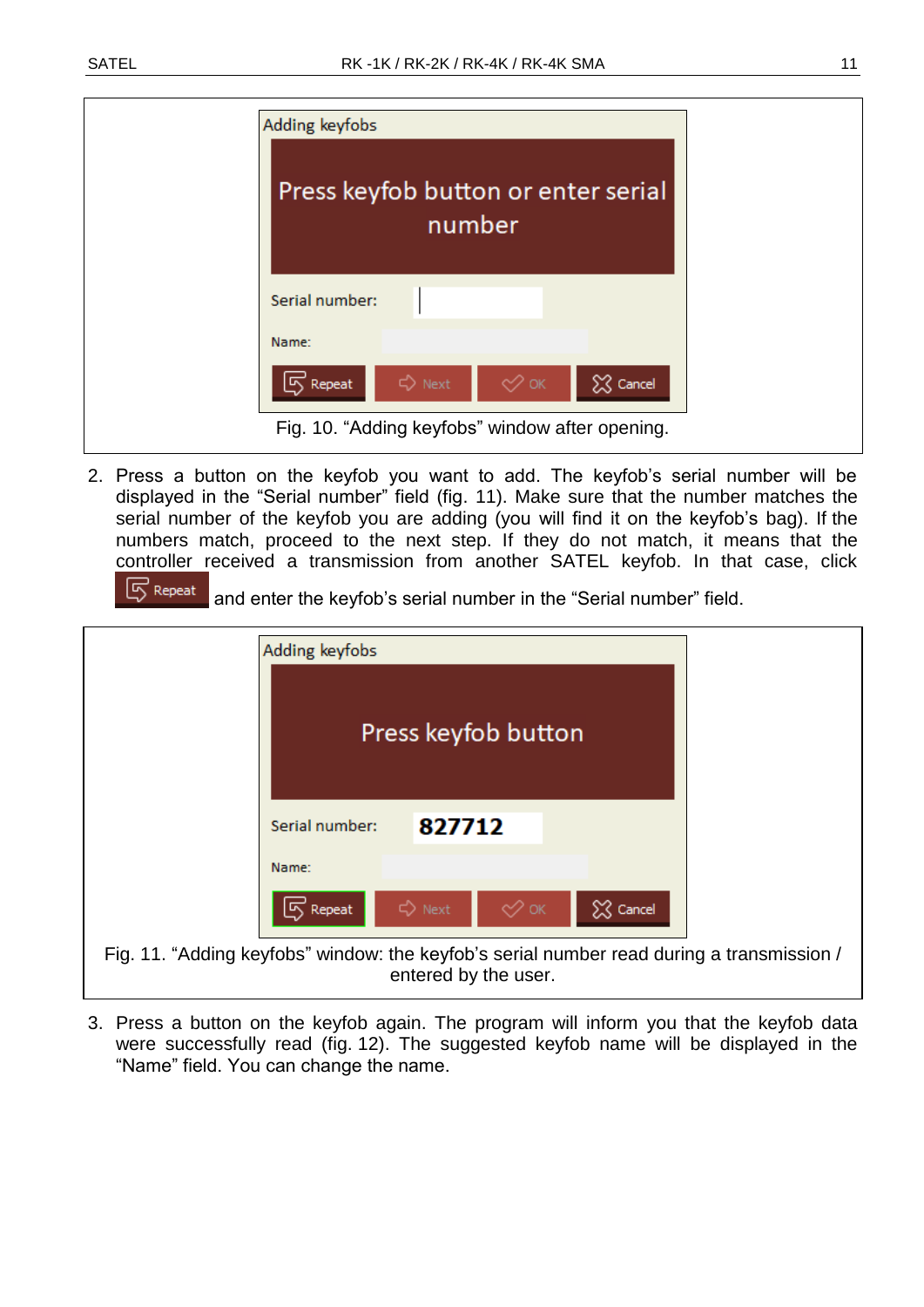|                                                                                               | Adding keyfobs                             |                  |              |          |  |
|-----------------------------------------------------------------------------------------------|--------------------------------------------|------------------|--------------|----------|--|
|                                                                                               | Keyfob's data read<br>Rx: sn=827712 (nowy) |                  |              |          |  |
|                                                                                               | Serial number:                             | 827712           |              |          |  |
|                                                                                               | Name:                                      | Keyfob sn:827712 |              |          |  |
|                                                                                               | $\sqrt{5}$ Repeat                          | <> Next          | $\oslash$ ок | X Cancel |  |
| Fig. 12. "Adding keyfobs" window: confirmation that the keyfob's data were successfully read. |                                            |                  |              |          |  |

- <span id="page-13-0"></span>4. Click  $\mathbb{R}^{\infty}$  ok to save the keyfob data. The "Adding keyfobs" window will close. The new keyfob will be displayed on the keyfob list.
- $\tilde{l}$ *If you want to add another keyfob right away, click*  $\Box$  *P Next instead of You can stop the procedure at any time by clicking .*
- 5. Specify, which of the relay outputs are to be controlled by the keyfob (see: ["Assigning an](#page-13-1)  [output to keyfob button \(combination of buttons\)"](#page-13-1)).
- 6. Click  $\bigcirc$  to write changes to the controller.

#### **Entering the serial number manually**

*You can enter the serial number manually only when the program is not connected to the controller.*

- 1. Click 남<sup>서 Add</sup>
- 2. Enter the keyfob's serial number in the "Serial number" column.
- 3. Enter the keyfob's name in the "Name" column.
- 4. Specify, which of the relay outputs are to be controlled by the keyfob (see: ["Assigning an](#page-13-1)  [output to keyfob button \(combination of buttons\)"](#page-13-1)).
- 5. Establish connection between the program and the controller to which you want to copy the keyfob data (see: ["Establishing connection between the program and the controller"](#page-9-0) p. [8\)](#page-9-0).
- 6. Click  $\Omega$  to write changes to the controller.
- 7. When the "Upload to module" window will open, click "Save".

#### <span id="page-13-1"></span>**Assigning an output to keyfob button (combination of buttons)**

- 1. Click on the field corresponding to the button (combination of buttons).
- 2. Enter the number(s) of the relay output(s) that are to be controlled by the button and click ENTER (the program will automatically separate the relay output numbers with commas).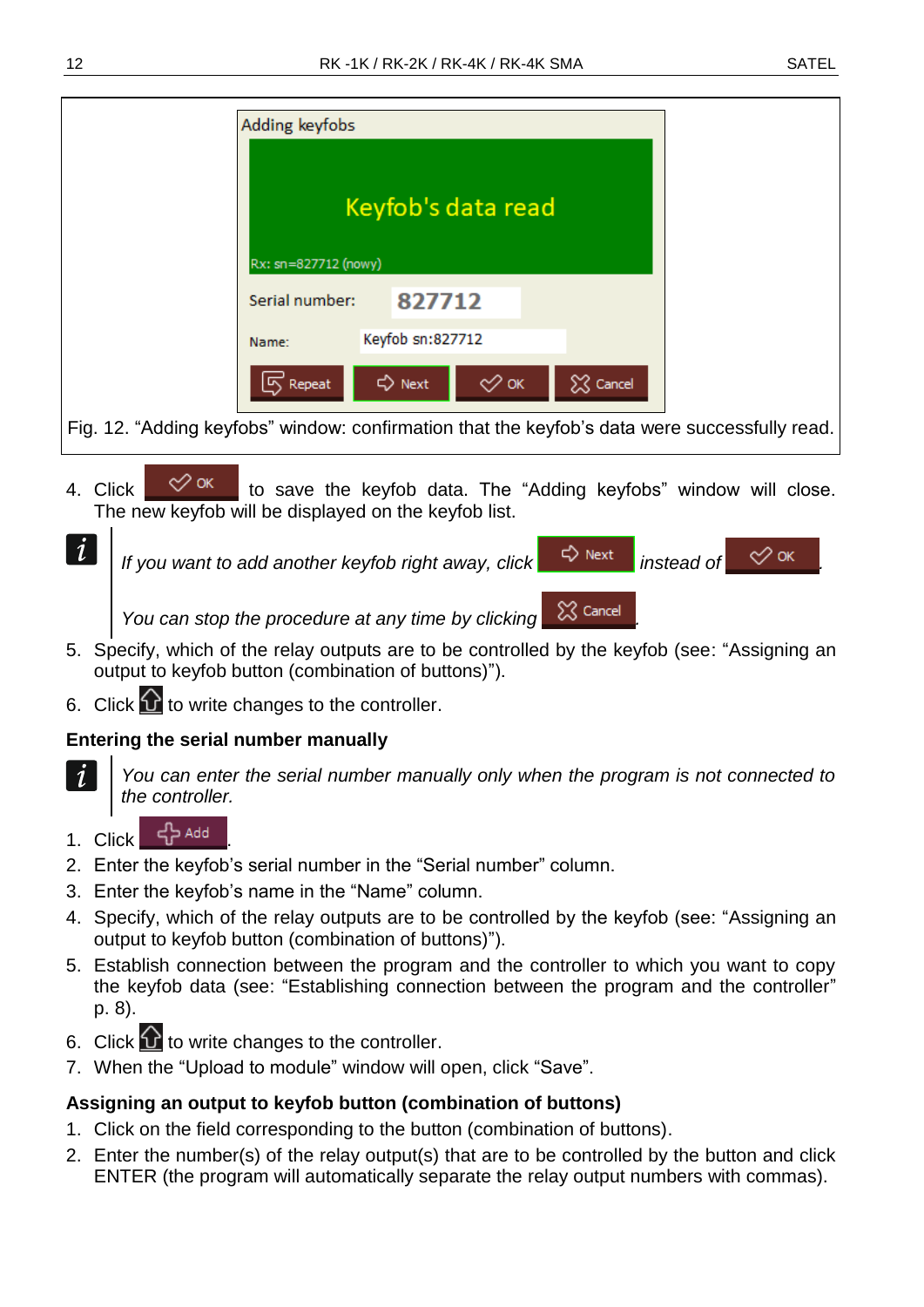#### <span id="page-14-0"></span>*5.1.4.2 Finding keyfobs on the list*

- 1. Click on the search bar and enter part of the keyfob's serial number or name.
- 2. Click  $\overline{Q}$ . The field containing the requested data will be highlighted in blue.
- 3. Click  $\mathbb{Q}$  again if you want to find another keyfob whose serial number or name contains the sequence of characters you entered previously.

#### <span id="page-14-1"></span>*5.1.4.3 Removing a keyfob*

- 1. Click on the keyfob you want to remove.
- 2. Click  $\Box$  Delete . The "Remove keyfob" window will open.
- 3. Click "Delete". The "Remove keyfob" window will close.
- 4. Click  $\Omega$  to write changes to the controller.

#### <span id="page-14-2"></span>*5.1.4.4 Copying keyfob data to another controller*

- 1. Open the controller data file from which you want to copy the keyfob data.
- 2. Establish connection between the program and the controller to which you want to upload the keyfob data (see: ["Establishing connection between the program and the controller"](#page-9-0) p. [8\)](#page-9-0).
- 3. Do not read the controller data, but instead, click  $\Omega$ .
- 4. When the "Upload to module" window will open, click "Save".

#### <span id="page-14-3"></span>**5.2 Pins and buttons on the electronics board**

Each relay output is assigned a button and a set of pins. Using the set of pins, you can specify the operating mode of the relay output. Using the buttons, you can:

- specify the relay output cut-off time,
- add a keyfob,
- remove a keyfob.

#### <span id="page-14-4"></span>**5.2.1 Setting the operating mode of a relay output**

Below it is shown how to set the operating mode of the relay output 1. The remaining relay outputs should be handled in the same way.

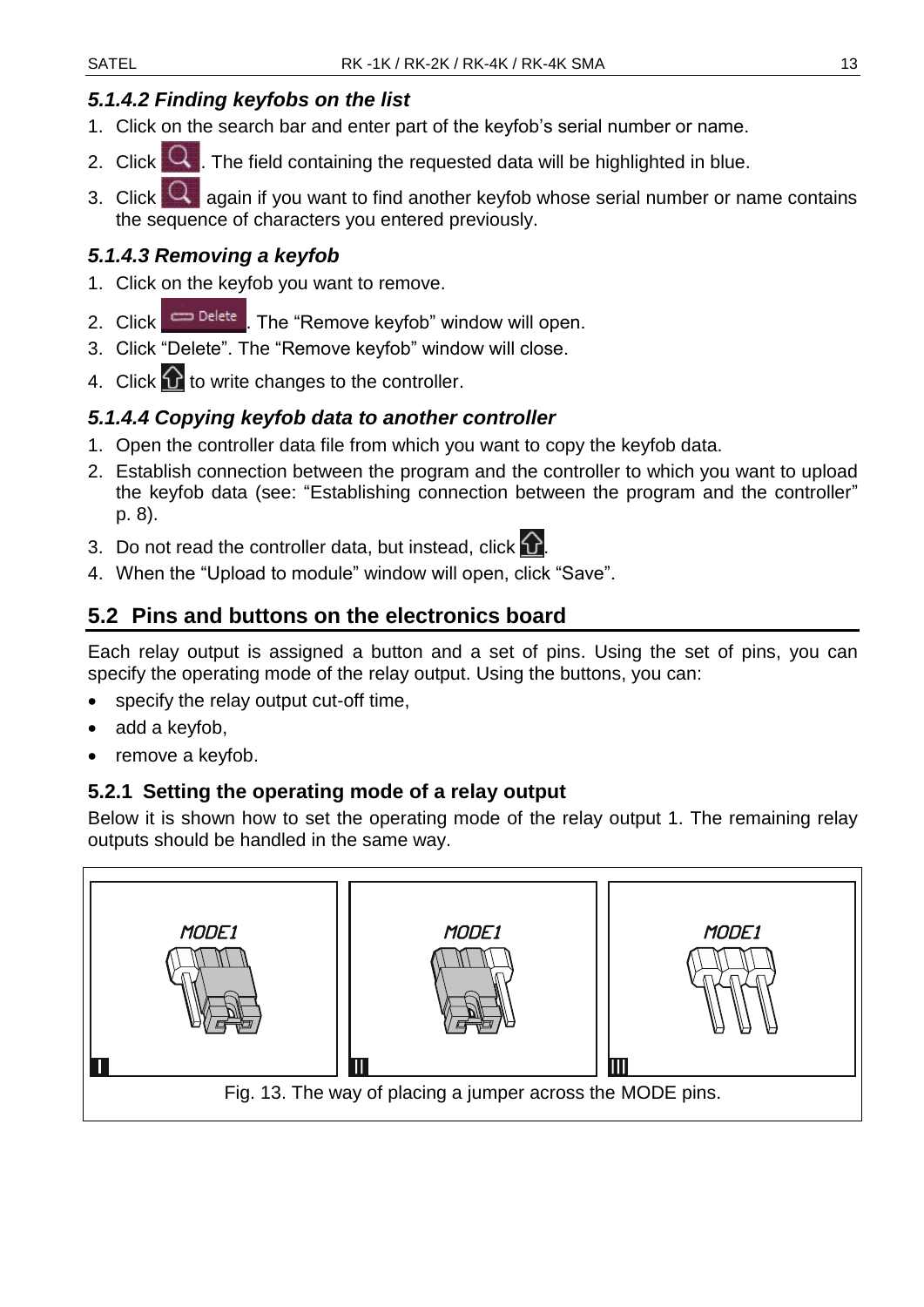**Bistable mode** [jumper removed from pins (Fig. 13-III)] – each pressing the

keyfob button changes the relay output status to the opposite one.

Table 1.

### <span id="page-15-0"></span>**5.2.2 Programming the relay output cut-off time**

The relay output cut-off time should be programmed if the output works in the monostable mode and you want the time set to value other than the default (5 seconds).

1. Press twice the button designated with the number of the relay output for which you want to program the time. The LED will go off.



*If you want to quit programming the time, press again the button designated with the number of the relay output.*

- 2. Press the keyfob button. The LED will start flashing green and red alternately.
- 3. Measure the time during which the relay output is to be turned on and press the keyfob button again. The LED will turn on in green.

#### <span id="page-15-1"></span>**5.2.3 Adding a keyfob**

- 1. Press the button designated with the number of the relay output that is to be controlled by the keyfob. The LED will start flashing green.
- 2. Press the keyfob button that is to control the output. The LED will start flashing red.



If the LED will turn on in green, it means that no more keyfobs can be added or the *keyfob is not supported.*

3. Press the same keyfob button again. The LED will turn on in green.

#### <span id="page-15-2"></span>**5.2.4 Removing a keyfob**

A keyfob will be removed if it no longer controls any outputs.

- 1. Press the button designated with the number of the relay output controlled by the keyfob. The LED will start flashing green.
- 2. Press the keyfob button that controls the output. The LED will start flashing red.
- 3. Press the same controller button again. The LED will turn on in green. The keyfob button will no longer control the output.
- 4. Repeat the procedure for the remaining outputs controlled by the keyfob.

# <span id="page-15-3"></span>**6 Restoring factory default settings**

When restoring the factory default settings, you will delete all keyfobs.

- 1. Press and hold down the PRG1 button.
- 2. After about 3 seconds, when the LED flashes red once, release the button.
- 3. Press and hold down again the PRG1 button.
- 4. After about 3 seconds, when the LED starts flashing red, release the button.

 $\Box$ 

 $\Box \Box \Box$